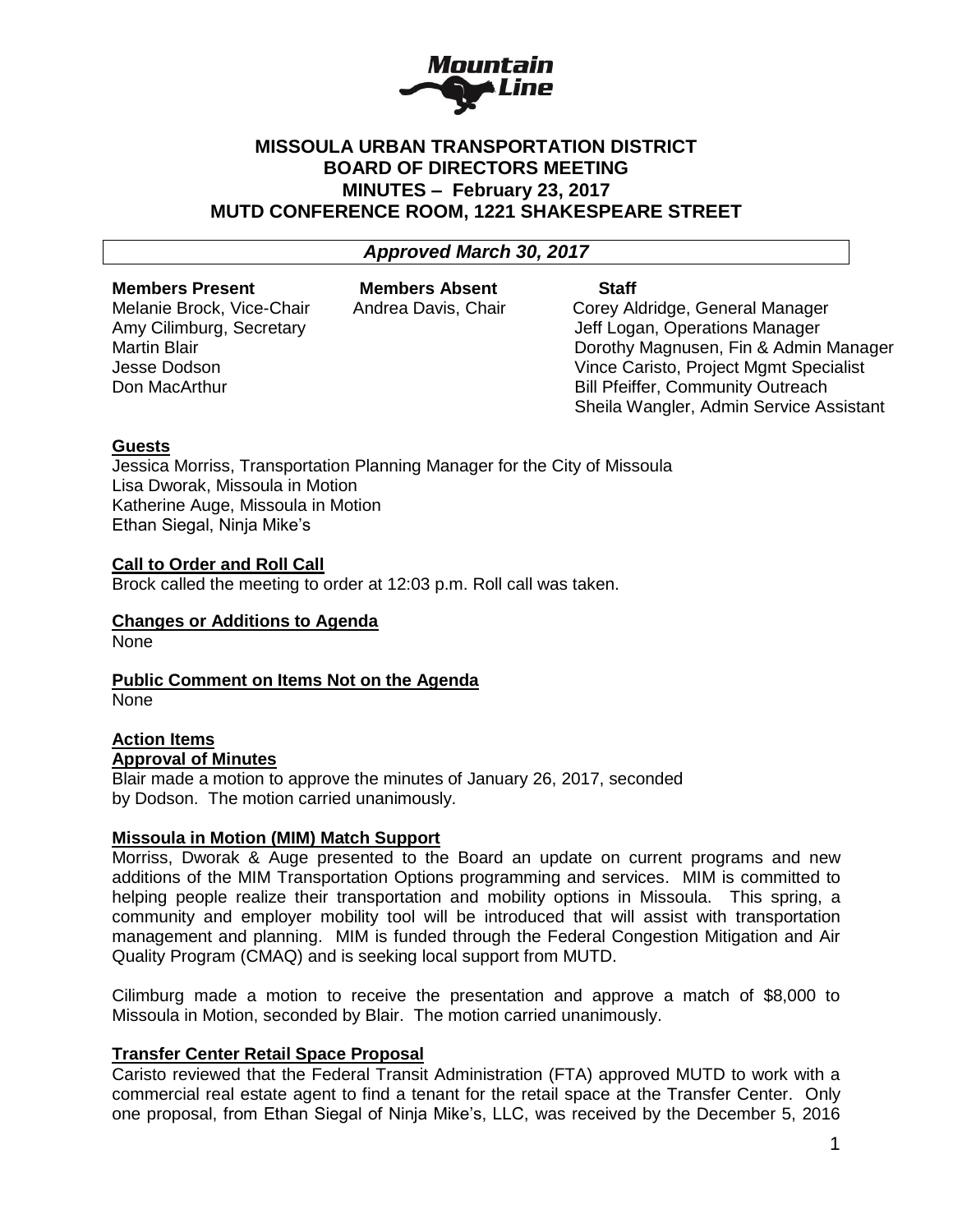deadline. Siegal explained the concept of Ninja Mike's and the vision for the retail space usage. Discussion and questions ensued. The Board agreed to give authority to Aldridge to negotiate a proposal with Siegal and come back in a month with dates, times and amounts of commitment and the Board will vote on it at that time.

# **Financials & Ridership Reports for January 2017**

Dodson gave the Finance Committee report on the January 2017 financials and ridership. Cash position continues to be good. Capital Cash Reserves current balance will be used as the local match for purchases through Fiscal Year (FY) 2020. Current year change in Net Position after capital reserve contributions is \$296,626 compared to previous year of \$160,629. Revenue is tracking closely to the budget and expenses are 6.53% less than the budget.

FY2016 and FY2017 fixed route ridership numbers have been using Automatic Passenger Counter (APC). January 2017 compared to January 2016 shows a 6% increase. The year-todate ridership trend is flattening with a 2.65% increase compared to the same time last year. Paratransit ridership increased 34% in the month-to-month comparisons and a 41% increase in the year-to-date ridership. Senior van ridership has a 19% decrease in the month-to-month comparisons and a 17% decrease in the year-to-date ridership.

Cilimburg made a motion to receive the January 2017 Financial Statements and Ridership Reports, seconded by MacArthur. The motion carried unanimously.

# **Contract Award for the Purchase of Two Clean Diesel Low-floor Buses**

Caristo reported that in September 2013, MUTD requested and received the assignment of five option buses available through a procurement conducted by the Northern Arizona Intergovernmental Public Transportation Authority (NAIPTA). MUTD executed three of these options in 2014 and intends to exercise the remaining two options at this time. The two new buses will be additional buses to bring the fleet size up with a good spare ratio. Staff has thoroughly investigated the NAIPTA procurement process and has found that it is fully compliant with the requirements of the Federal Transit Administration (FTA) and all applicable federal laws and regulations. Staff has negotiated several change orders to the original bus specifications in order to meet MUTD's specific needs. The change orders have been determined to be within the scope of the original contract and a fair and reasonable price.

MacArthur made a motion to approve the purchase of two clean diesel low-floor buses from Gillig LLC at a cost not to exceed \$481,720 per bus plus 3% contingency, and authorize the General Manager to enter into a contract with Gillig LLC for the manufacture and delivery of the buses, seconded by Dodson. The motion carried unanimously.

### **Petition in Transportation District – Long Addition No. 2 Subdivision**

Aldridge stated that the Long Addition No. 2 Subdivision is petitioning to be in the Transportation District, which is a requirement by the City for any new subdivision. Discussion followed concerning a policy for this requirement.

Dodson made a motion to approve Resolution 17-2 – Expanding the boundaries of the Transportation District to include Long Addition No. 2 Subdivision, seconded by MacArthur. The motion carried unanimously.

# **FFY2018 Community Coordination Plan and Montana Department of Transportation (MDT) Grant Application**

Logan reported on the yearly Community Coordination Plan and MDT Grant Application process. MUTD is requesting authorization to submit an application for \$150,000 of 5310 capital funds to purchase a cut-away that would replace #110, which is significantly past its expected life. The 5310 funds would pay for 80% with a local match of 20%.